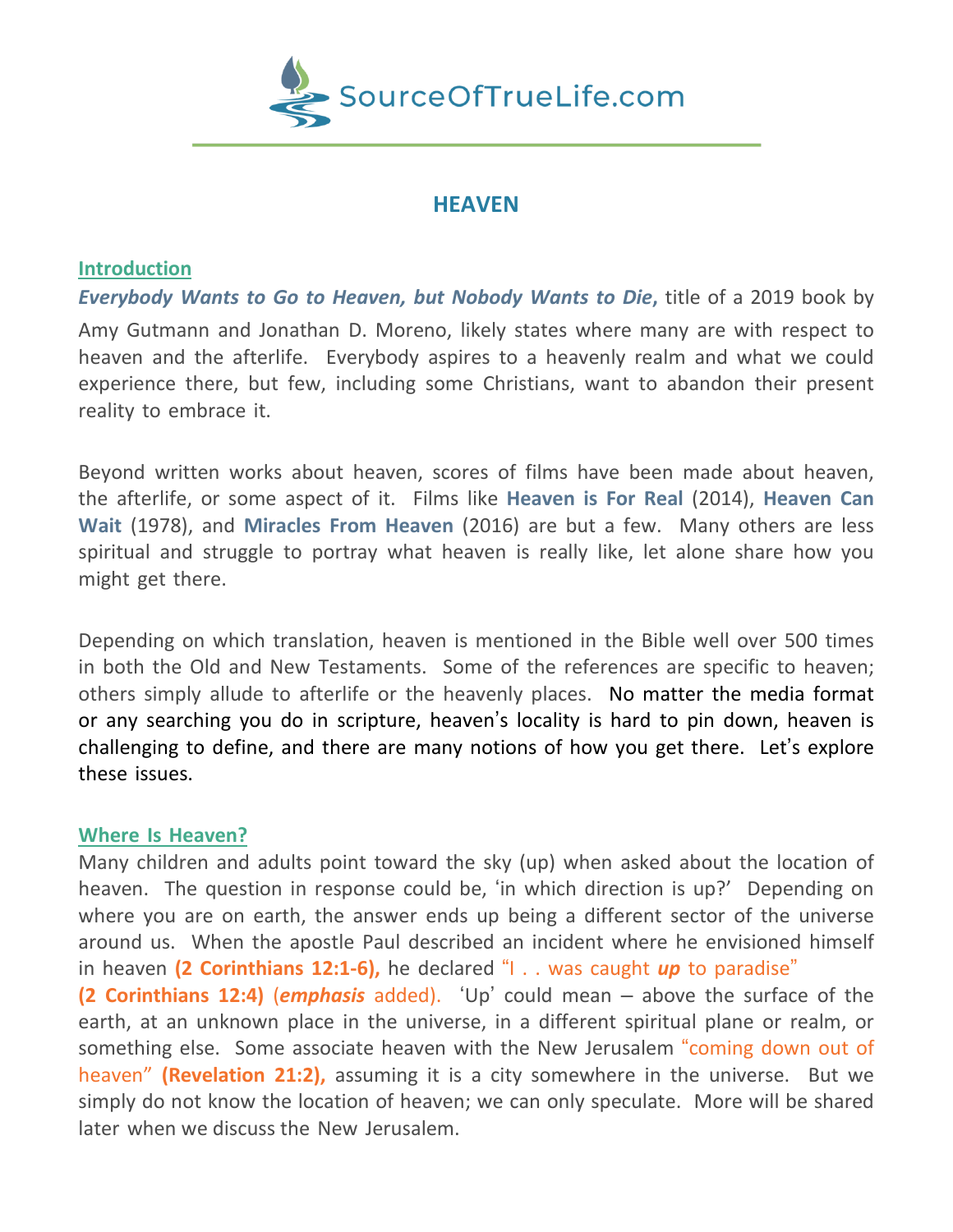John, who received the vision recorded in the book of Revelation, said this, "On the Lord's Day I was in the Spirit . . ." and, in the rest of the book, goes on to share what he encountered and saw, including heaven itself **(Revelation 1:9-11; chapters 4-5, and other places).** Rather than trying to pin down a specific location, it appears to be a reality perceived or experienced when 'in the Spirit,' i.e., through *spiritual* means outside of our present *physical* reality.

The writer of the book of Hebrews senses this spiritual dimension  $-$  "we are surrounded by a great cloud of witnesses" **(Hebrews 12:1),** described later in the chapter as angels, the church of the firstborn, the presence of God, the spirits of righteous men made perfect (believers already in the presence of God), and to Jesus **(Hebrews 12:22-24).** This 'cloud' of witnesses that surrounds us, could be likened to the technology 'cloud' we use every day to store computer, phone, and other data. The cloud is out there, but we do not see it with our physical eyes. We take it for granted (by faith), even though not visible. The heavenly cloud or dimension is the same. It is there, though not seen with physical eyes; it must be perceived and accepted in faith.

Finally, we could just concur that heaven is where God is. Jesus said, "God is *spirit*, and his worshipers must worship in spirit and in truth" **(John 4:24) (***emphasis* added**).** We know from scripture that God cannot be confined to an earthly tabernacle, a temple, or any other manmade structure. God is a Spirit that fills all the known universe and probably other dimensions we have yet to understand. The prophet Jeremiah declares the word of the Lord, "Am I only a God nearby . . and not a God far away? Can anyone hide in secret places so that I cannot see him? . . Do not I fill heaven and earth?" **(Jeremiah 23:23-24).** Our Creator, the Spirit God of the universe, fills all of reality – what we see and what we cannot see. In the spirit, we connect with God's Spirit in the heavenly places in Christ Jesus and will for all eternity. If we are connected to God, we are connected to heaven and will experience what that is like fully when we are no longer living in our earthly bodies.

## **What Is Heaven?**

The Bible does not actually give a description of heaven. But wait, you may say, what about the river of life, streets of gold, walls, gates, precious stones, pearls, transparent glass, and other amazing things recorded in **Revelation chapters 21 and 22?** What do the words of those chapters describe? It is not heaven, though many cling to those words as their understanding of heaven.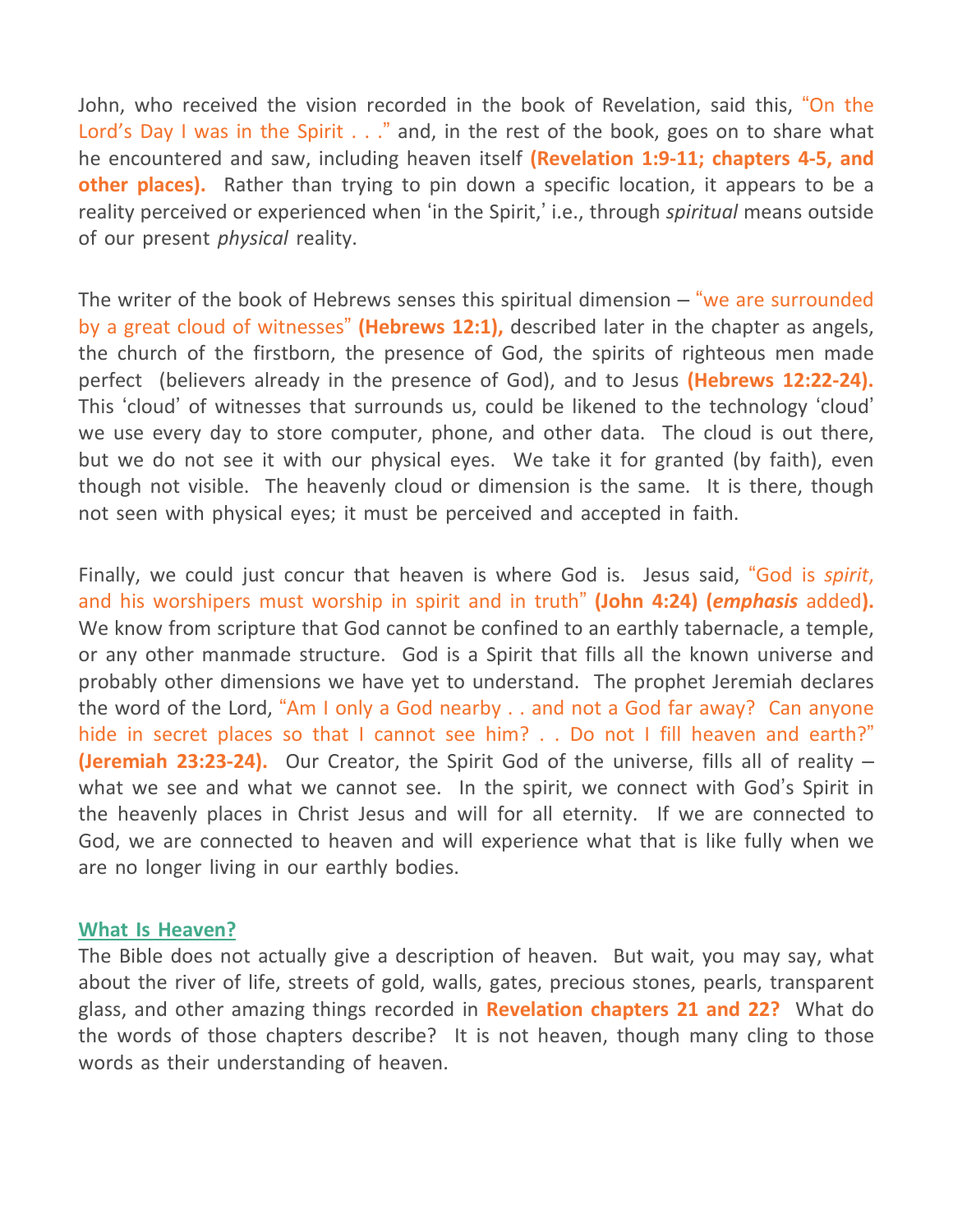John was so overwhelmed that he struggled to find the right words and could only describe what he saw in earthly terms, comparing what he observed with things familiar on earth. What John described is stated clearly as the **Bride of Christ**. Here is what John the Revelator said as part of a discussion with an angel,

"I saw the Holy City, the new Jerusalem, coming down out of heaven from God, prepared as a bride beautifully dressed for her husband," **(Revelation 21:2ff).** Later John says, "Come, I will show you the bride, the wife of the Lamb. And he carried me away in the Spirit to a mountain great and high, and showed me the Holy City, Jerusalem, coming down out of heaven from God. It shone with the glory of God, and its brilliance was like that of a very precious jewel" **(Revelation 21:9-14ff).**

This is **key** – what John was being shown was a glorious and beautifully dressed **bride**, not heaven. The **bride** was 'coming down *out of* heaven' so John could see it. The **bride** had to be brought to a different level of perception for John, in the Spirit, so that he could see it. The second passage states it more clearly, "Come, I will show you the **bride**, **the wife of the Lamb**." And then he was carried away *in the Spirit* and saw the Holy City, Jerusalem (called *New* Jerusalem in verse 2).

All through the New Testament, the **bride**, the wife of the Lamb, refers to the saints of God, the Church in whom the presence of God dwells. Jesus drew this parallel of the **bride** in parables about the kingdom of God recorded in the gospels; **Matthew 25:1-46** is a good example. The apostle Paul alluded to the **bride** in his letter to believers at Ephesus **(Ephesians 5:25-30).** In Revelation we find a great multitude shouting, "Hallelujah! . . . for the wedding of the Lamb has come, and his **bride** has made herself ready. Fine linen, bright and clean, was given her to wear. (Fine linen stands for the righteous acts of the saints)" **(Revelation 19:6-7) (emphasis** added**).** The **bride** of all these passages is the Church, the saints who have become members of the kingdom of God through the atoning work of Jesus Christ on the Cross of Calvary. That is what John saw in his vision.

Under the Old Covenant, God's presence was with His people, the Israelites, in the tabernacle in the wilderness **(Exodus 25-40, Leviticus, Numbers and Deuteronomy)** and later in the temple in Jerusalem. Once established in Canaan, the Israelites worshipped God in the city of Jerusalem because God's holy presence was there. But under the New Covenant, God does not dwell in manmade structures. Jesus told the Samaritan woman at the well, "Believe me, woman, a time is coming when you will worship the Father neither on this mountain nor in Jerusalem (the city) . . a time is coming and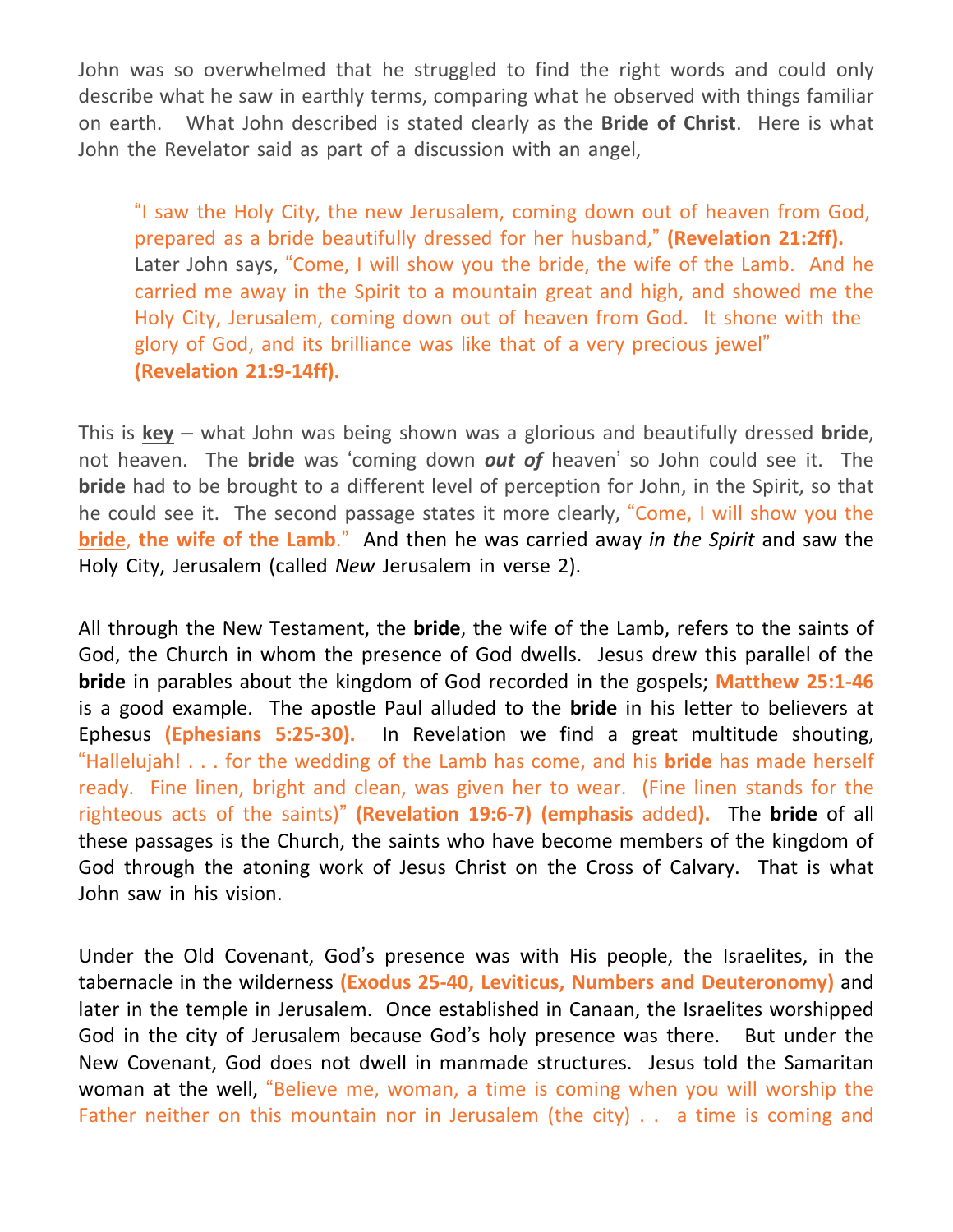**has now come** when the true worshipers will worship the Father in spirit and truth . . God is spirit, and his worshipers must worship in spirit and in truth" **(John 4:21-24).** Born again believers, the Church, are now the temple or dwelling place of God. That is why Paul said, ". . we are the temple of the living God." As God has said: "I will live with them and walk among them, and I will be their God, and they will be my people" **(2 Corinthians 6:16) (**emphasis added**).**

The Bride of Jesus Christ, the Church, is the **New Covenant,** *heavenly* **New Jerusalem,** allegorical equivalent of the Old Covenant temple in the *earthly* city of Jerusalem. Many have not left the Old Covenant behind nor fully embraced this New Covenant truth.

If this article thus far is shining some light on things you did not understand, but now see more clearly, do not let it diminish your conception of heaven and how glorious it is. We believe it is **far greater** than anything we can imagine or hope for. "No eye has seen, no ear has heard, no mind has conceived what God has prepared for those who love him" **(2 Corinthians 2:9).**

## **What will heaven be like?**

Throughout the book of Revelation, you find a long list of wonderful things that the Bride of Christ in heaven will experience. Though we get a foretaste of some of these now, they will all be experienced fully when Jesus returns, and God completes the restoration of all things.

**God's glorious presence**, Father, Son, and Holy Spirit, acknowledged continuously by all in many ways.

**Eternal life**, immortality, restored to all of Creation.

**Worship** of God by all – humans, angels, and other creatures of God, a multitude that cannot be numbered.

**Joy** rather than sadness and despair.

**Wholeness** rather than pain, suffering, and death.

**Diversity** in the sight of God, "from every tribe and language and people and nation" **(Revelation 5:9).** You would expect this to include loved ones, friends, as well as brothers and sisters in Christ who have preceded us there.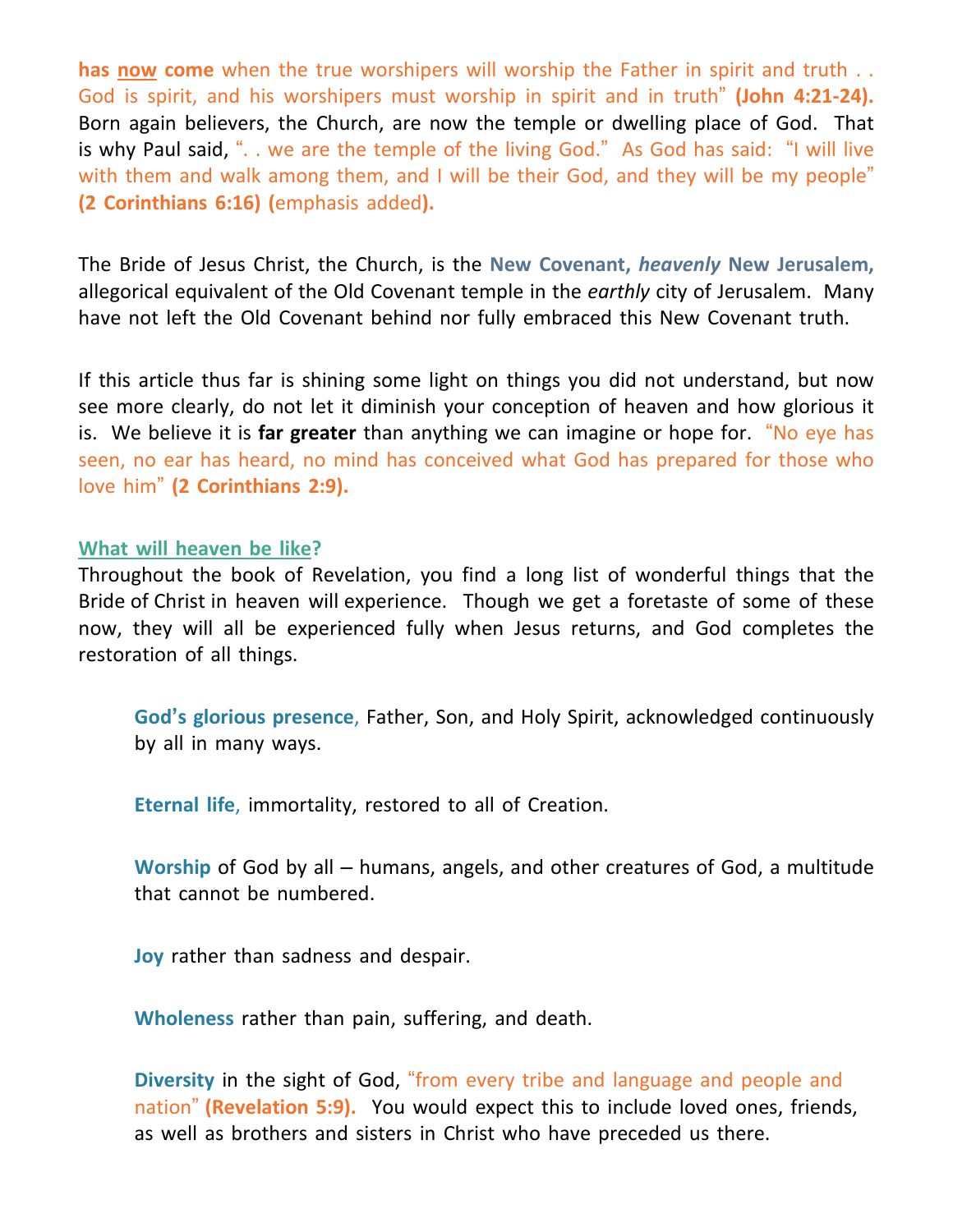**Abundant provisions**, everything supplied.

**And so much more** we cannot begin to imagine.

## **How Do We Access Heaven?**

There is only one way – through **Jesus**, the Savior of the world. At the Last Supper, Jesus had this exchange with his disciples:

"Do not let your hearts be troubled. . in my Father's house are many rooms . . I am going there to prepare a place for you . . you know the way. . Thomas said, "How can we know the way?" Jesus answered, "**I am the Way** and the truth and the life. **No one** comes to the Father except through **me**" **(John 14:6).**

Many people are not sure they are going to heaven. Maybe you consider your sins too overwhelming and do not feel worthy. You may be struggling to do enough 'good' things to expunge the record. **YOU CANNOT DO IT** ! You are not going to heaven on your own merit. You only get there by **God's grace**.

**Jesus said** "No one can see the kingdom of God unless he is born again" **(John 3:3).**

"If you confess with your mouth "**Jesus is Lord**" and believe in your heart that God raised him from the dead, **you will be saved**" **(Romans 10:9).**

# **Do you believe? Have you made that profession?**

To get to heaven, you must be on the path **NOW**. If you are not sure you are on the path or whether you have received Jesus into your life, please visit **Getting Started** or, if you would like to talk to someone about it, call **800-700-7000**. Someone will speak with you, answer questions, and pray with you.

# **Closing Thoughts**

**Heaven is real.** It is a spiritual reality or dimension that is just one of the important promises of God for those of faith.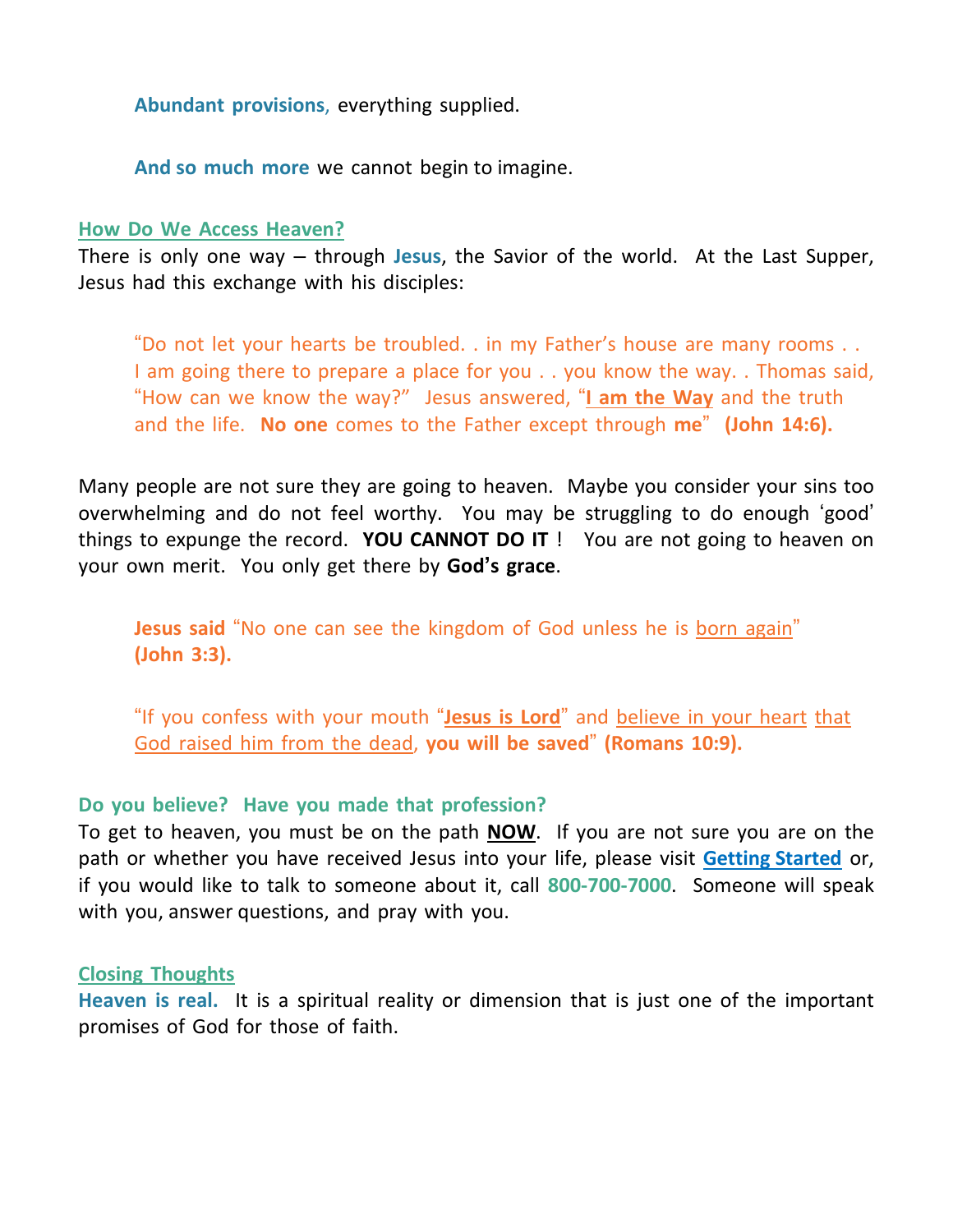Do not make heaven your primary focus. Make your focus the kingdom of God and knowing God as Father, Son, and Holy Spirit. The amenities of heaven are by-products of your relationship with God through Jesus Christ.

Do not obsess over the location of heaven. It is all around you because God fills the universe. Someday, it will be fully revealed to all believers.

Heaven is not about seeking rewards. Your life of faith is about seeking God's acceptance and presence through Jesus Christ. When you do, heaven and much more will be given.

If you accept Jesus into your life and are born again, you are a citizen of heaven for eternity. You are encouraged to acknowledge the presence of God now and worship God in spirit and in truth every day.

If you want to get to heaven, the way is through a relationship with Jesus Christ.

This is an introduction to the subject of *Heaven*. Here are a few other resources you may wish to explore on the subject:

**Books**

*Heaven*, by Randy Alcorn *Heaven is for Real*, by Todd Burpo *Eden's Guest*, by Vicki Edwards *Proof of Heaven*, by Ebem Alexander *90 Minutes in Heaven*, by Don Piper *Journey to Heaven*, by Jacob Kodesh

\_\_\_\_\_\_\_\_\_\_\_\_\_\_\_\_\_\_\_\_\_\_\_

**Websites**

What Is Heaven? A Complete Guide [\(christianity.com\)](https://www.christianity.com/wiki/heaven-and-hell/what-is-heaven.html)

What Does the Bible Say About Heaven? [\(openbible.info\)](https://www.openbible.info/topics/heaven)

35 Beautiful Bible Verses About Heaven - Encouraging Scripture! [\(biblestudytools.com\)](https://www.biblestudytools.com/topical-verses/heaven-bible-verses/)